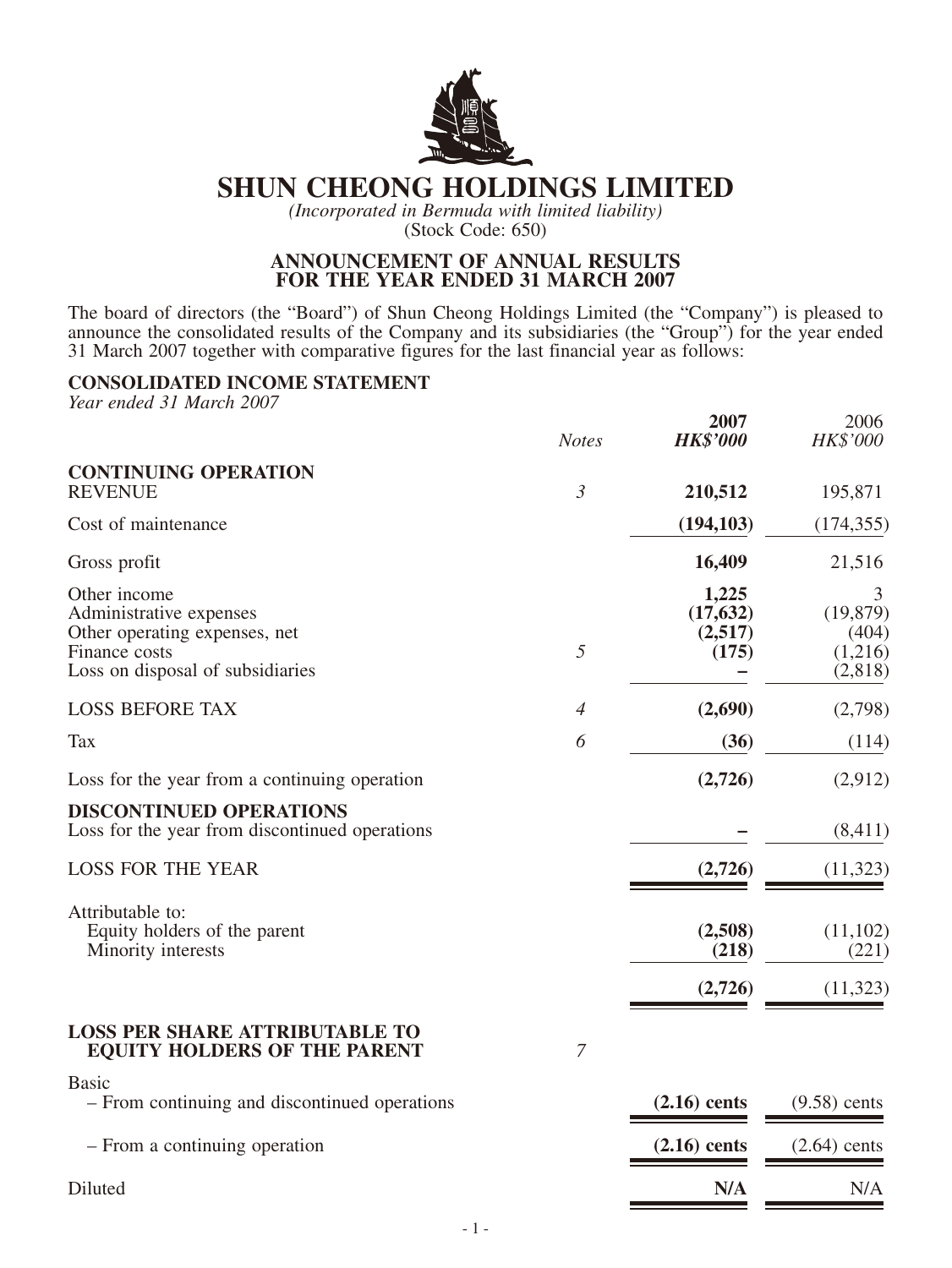# **CONSOLIDATED BALANCE SHEET**

*31 March 2007*

|                                                     |              | 2007            | 2006     |
|-----------------------------------------------------|--------------|-----------------|----------|
|                                                     | <b>Notes</b> | <b>HK\$'000</b> | HK\$'000 |
| NON-CURRENT ASSETS                                  |              |                 |          |
| Property, plant and equipment                       |              | 2,614           | 2,742    |
| <b>CURRENT ASSETS</b>                               |              |                 |          |
| Gross amount due from contract customers            |              | 28,446          | 28,011   |
| Trade and other receivables                         | 8            | 55,357          | 55,453   |
| Retention money receivables                         |              | 652             | 1,352    |
| Prepayments, deposits and other assets              |              | 466             | 266      |
| Due from a related company                          |              | 299             |          |
| Cash and cash equivalents                           |              | 33,319          | 37,088   |
| Total current assets                                |              | 118,539         | 122,170  |
| <b>CURRENT LIABILITIES</b>                          |              |                 |          |
| Gross amount due to contract customers              |              | 13,213          | 12,833   |
| Trade payables                                      | 9            | 17,341          | 21,279   |
| Retention money payables                            |              | 1,552           | 1,552    |
| Other payables and accruals                         |              | 21,531          | 23,282   |
| Due to related companies                            |              | 13,690          | 9,294    |
| Tax payable                                         |              | 14              | 134      |
| Total current liabilities                           |              | 67,341          | 68,374   |
| NET CURRENT ASSETS                                  |              | 51,198          | 53,796   |
| Net assets                                          |              | 53,812          | 56,538   |
| <b>EQUITY</b>                                       |              |                 |          |
| Equity attributable to equity holders of the parent |              |                 |          |
| Issued capital                                      |              | 1,159           | 1,159    |
| <b>Reserves</b>                                     |              | 51,645          | 54,153   |
|                                                     |              | 52,804          | 55,312   |
| <b>Minority interests</b>                           |              | 1,008           | 1,226    |
| Total equity                                        |              | 53,812          | 56,538   |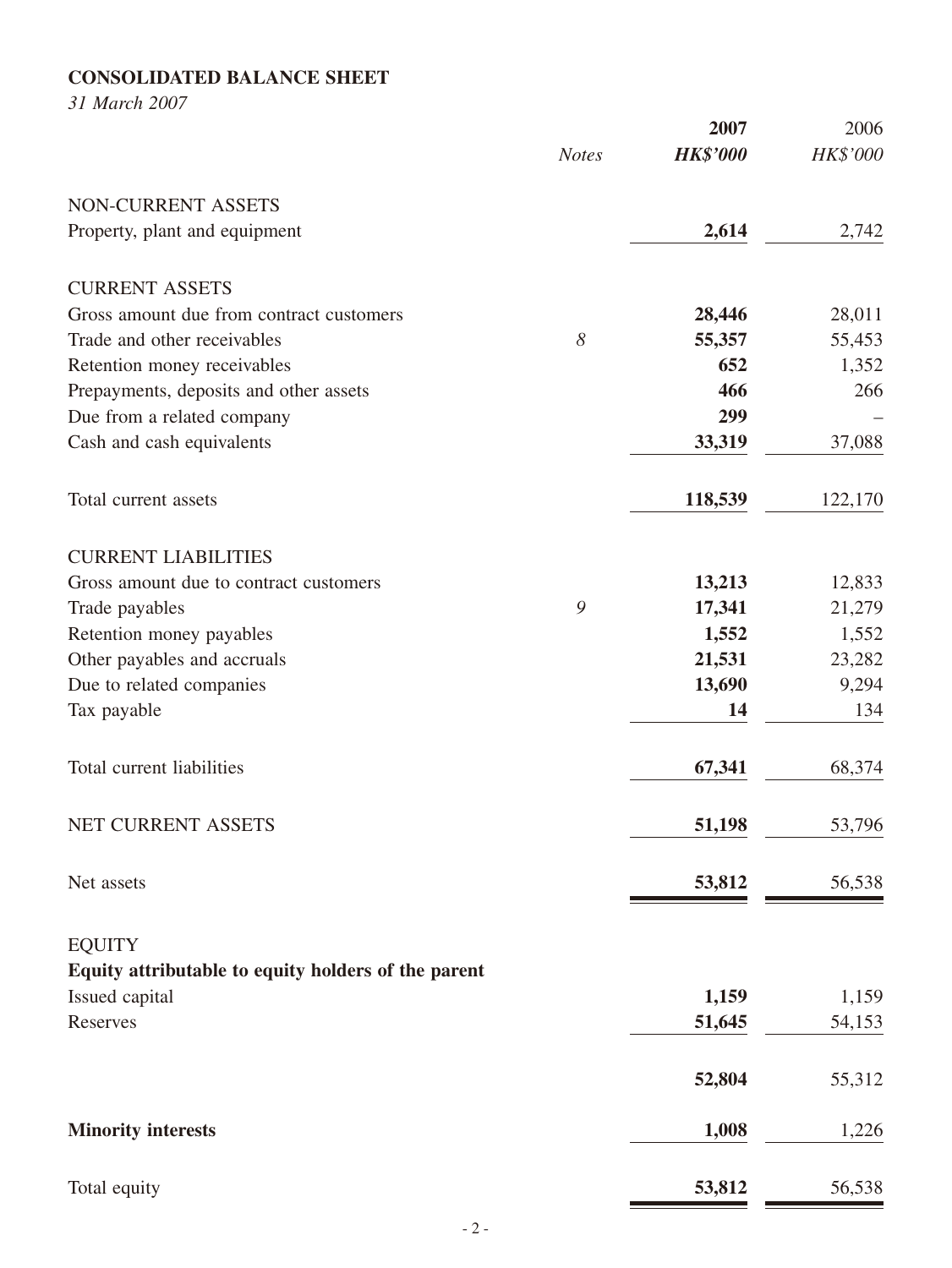#### **1.1 BASIS OF PREPARATION**

These financial statements have been prepared in accordance with Hong Kong Financial Reporting Standards ("HKFRSs") (which also include Hong Kong Accounting Standards ("HKASs") and Interpretations) issued by the Hong Kong Institute of Certified Public Accountants, accounting principles generally accepted in Hong Kong and the disclosure requirements of the Hong Kong Companies Ordinance. They have been prepared under the historical cost convention, except for equity investments which have been measured at fair value. These financial statements are presented in Hong Kong dollars ("HK\$") and all values are rounded to the nearest thousand except when otherwise indicated.

#### **1.2 IMPACT OF NEW AND REVISED HONG KONG FINANCIAL REPORTING STANDARDS**

The Group has adopted the following new and revised HKFRSs for the first time for the current year's financial statements. Except for in certain cases, giving rise to new and revised accounting policies and additional disclosures, the adoption of these new and revised standards and interpretation has had no material effect on these financial statements.

| <b>HKAS 21 Amendment</b>     | Net Investment in a Foreign Operation                          |
|------------------------------|----------------------------------------------------------------|
| HKAS 39 & HKFRS 4 Amendments | <b>Financial Guarantee Contracts</b>                           |
| <b>HKAS 39 Amendment</b>     | Cash Flow Hedge Accounting of Forecast Intragroup Transactions |
| <b>HKAS 39 Amendment</b>     | The Fair Value Option                                          |
| HK(IFRIC)-Int 4              | Determining whether an Arrangement contains a Lease            |
| HK(IFRIC)-Int 7              | Applying the Restatement Approach under HKAS 29 Financial      |
|                              | Reporting in Hyperinflationary Economies                       |

#### **2. SEGMENT INFORMATION**

The summarised details of the business segments are as follows:

- (a) Maintenance Services: the building services maintenance business, which involves the maintenance of the installations mentioned in (b) below and general building maintenance.
- (b) Contracting Services (disposed of in March 2006): the building services contracting business and project management segment, which includes the provision of multi-disciplinary building services, comprising electrical engineering, water pumping and fire prevention and fighting systems, air-conditioning installation, plumbing and drainage, environmental engineering, extra low voltage systems engineering and project management; and
- (c) Trading Business (disposed of in March 2006): the trading of electrical and mechanical engineering materials and equipment segment.

Intersegment sales and transfers are transacted with reference to the selling prices used for sales made to third parties at the then prevailing market prices.

No further geographical segment information is presented as over 90% of the Group's revenue is derived from customers based in Hong Kong, and over 90% of the Group's assets are located in Hong Kong.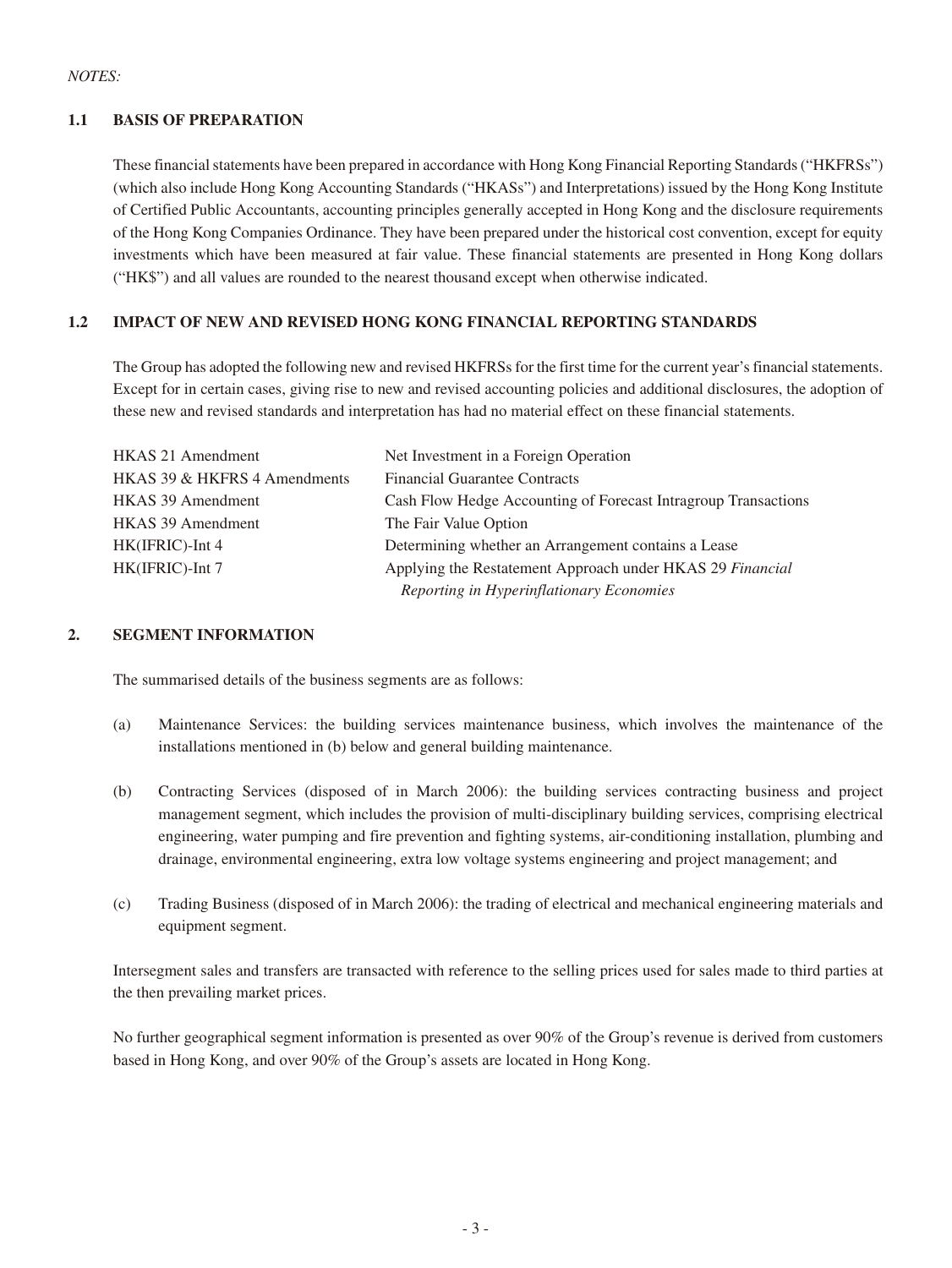The following tables present revenue, profit/(loss) and certain asset, liability and expenditure information for the Group's business segments for the years ended 31 March 2007 and 2006:

**Group**

|                                                             | <b>Continuing operation</b> |                          |                             |                |                          | <b>Discontinued operations</b> |                 |          |                 |                          |                 |                |                  |                          |
|-------------------------------------------------------------|-----------------------------|--------------------------|-----------------------------|----------------|--------------------------|--------------------------------|-----------------|----------|-----------------|--------------------------|-----------------|----------------|------------------|--------------------------|
|                                                             | Maintenance Services        |                          | <b>Contracting Services</b> |                | <b>Trading Business</b>  |                                | Eliminations    |          |                 | Subtotal                 |                 | Eliminations   |                  | Consolidated             |
|                                                             | 2007                        | 2006                     | 2007                        | 2006           | 2007                     | 2006                           | 2007            | 2006     | 2007            | 2006                     | 2007            | 2006           | 2007             | 2006                     |
|                                                             | <b>HK\$'000</b>             | HK\$'000                 | <b>HK\$'000</b>             | HK\$'000       | HK\$'000                 | HK\$'000                       | <b>HK\$'000</b> | HK\$'000 | <b>HK\$'000</b> | HK\$'000                 | <b>HK\$'000</b> | HK\$'000       | <b>HK\$'000</b>  | HK\$'000                 |
| Segment revenue:                                            |                             |                          |                             |                |                          |                                |                 |          |                 |                          |                 |                |                  |                          |
| Sales                                                       | 210,512                     | 195,871                  |                             | 372,529        |                          | 44,764                         |                 | (5,564)  |                 | 411,729                  |                 | (98, 687)      | 210,512          | 508,913                  |
| <b>Segment results</b>                                      | (3,740)                     | 538                      |                             | (6,573)        |                          | (712)                          |                 |          |                 | (7,285)                  |                 |                | (3,740)          | (6,747)                  |
| Interest income and                                         |                             |                          |                             |                |                          |                                |                 |          |                 |                          |                 |                |                  |                          |
| unallocated gains<br>Impairment of available-for-sale       | 1,225                       | $\mathfrak z$            |                             |                |                          |                                |                 |          |                 | 1,489                    |                 |                | 1,225            | 1,492                    |
| financial assets<br>Fair value gain on equity               |                             |                          |                             | (2,160)        |                          |                                |                 |          |                 | (2,160)                  |                 |                |                  | (2,160)                  |
| investments at fair value<br>through profit or loss         |                             |                          |                             | 50             |                          |                                |                 |          |                 | 50                       |                 |                |                  | 50                       |
| Gain/(loss) on disposal of<br>property, plant and equipment | ۰                           | 695                      |                             | 12             |                          | (14)                           |                 |          |                 | (2)                      |                 |                |                  | 693                      |
| Finance costs                                               | (175)                       | (1,216)                  |                             |                |                          |                                |                 |          |                 | (450)                    |                 |                | (175)            | (1,666)                  |
| Loss on disposal of subsidiaries                            |                             | (2,818)                  |                             |                |                          |                                |                 |          |                 |                          |                 |                |                  | (2,818)                  |
| Loss before tax                                             | (2,690)                     | (2,798)                  |                             |                |                          |                                |                 |          |                 | (8,358)                  |                 |                | (2,690)          | (11, 156)                |
| Tax                                                         | (36)                        | (114)                    |                             |                |                          |                                |                 |          |                 | (53)                     |                 |                | (36)             | (167)                    |
| Loss for the year                                           | (2,726)                     | (2,912)                  |                             |                |                          |                                |                 |          |                 | (8,411)                  |                 |                | (2,726)          | (11, 323)                |
| <b>Assets and liabilities</b>                               |                             |                          |                             |                |                          |                                |                 |          |                 |                          |                 |                |                  |                          |
| Segment and total assets                                    | 121,153                     | 124,912                  |                             |                |                          |                                |                 |          |                 |                          |                 |                | 121,153          | 124,912                  |
| Segment and total liabilities                               | 67,341                      | 68,374                   |                             |                |                          |                                |                 |          |                 |                          |                 |                | 67,341           | 68,374                   |
| Other segment information:                                  |                             |                          |                             |                |                          |                                |                 |          |                 |                          |                 |                |                  |                          |
| Depreciation                                                | 236                         | 496                      |                             | 550            |                          | $\boldsymbol{2}$               |                 |          |                 | 552                      |                 |                | 236              | 1,048                    |
| Capital expenditure                                         | 108                         | 124                      |                             | 2,708          |                          | 14                             |                 |          |                 | 2,722                    |                 |                | 108              | 2,846                    |
| Impairment of trade receivables                             | 2,007                       | 1,099                    | ÷,                          | 1,614          | $\overline{\phantom{m}}$ | 412                            |                 |          |                 | 2,026                    | $\overline{a}$  | $\overline{a}$ | 2,007            | 3,125                    |
| Impairment of other receivables                             | 255                         | $\overline{\phantom{a}}$ |                             | $\overline{a}$ |                          | $\bar{ }$                      |                 |          |                 | $\overline{\phantom{a}}$ |                 |                | 255              | $\overline{\phantom{a}}$ |
| Impairment of retention                                     |                             |                          |                             |                |                          |                                |                 |          |                 |                          |                 |                |                  |                          |
| money receivables                                           | 255                         |                          |                             |                |                          |                                |                 |          |                 |                          |                 |                | $\frac{255}{25}$ |                          |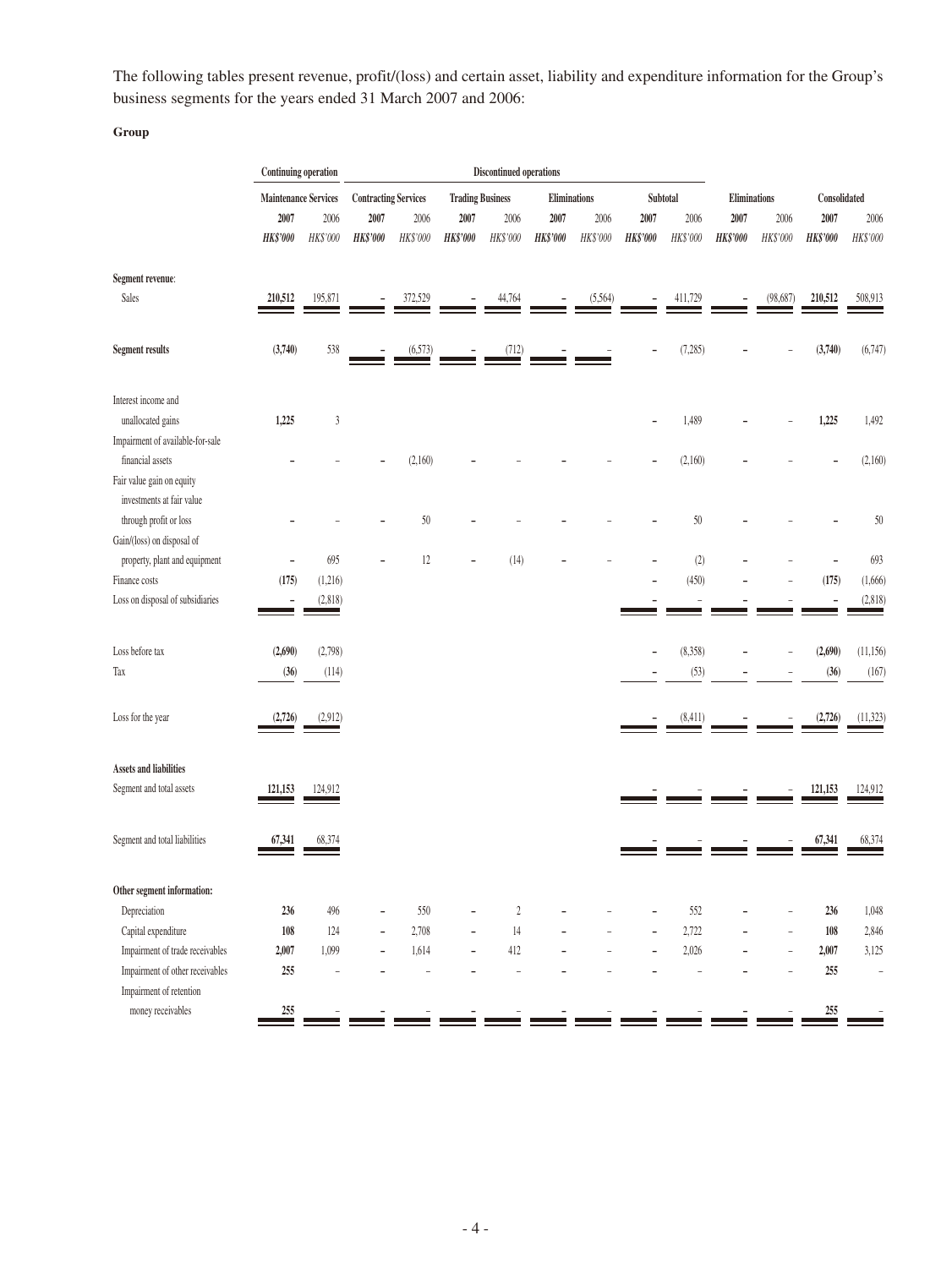#### **3. REVENUE AND OTHER INCOME**

Revenue, which is also the Group's turnover, represents the net invoiced value of services rendered and goods sold, after allowances for returns and trade discounts, and an appropriate proportion of contract revenue from installation and maintenance contracts during the year.

An analysis of the Group's revenue and other income is as follows:

|                                                                      | <b>Continuing operation</b> |                  | <b>Discontinued operations</b> |                  | <b>Eliminations</b>     |                  | <b>Total</b>            |                  |
|----------------------------------------------------------------------|-----------------------------|------------------|--------------------------------|------------------|-------------------------|------------------|-------------------------|------------------|
|                                                                      | 2007<br><b>HK\$'000</b>     | 2006<br>HK\$'000 | 2007<br><b>HK\$'000</b>        | 2006<br>HK\$'000 | 2007<br><b>HK\$'000</b> | 2006<br>HK\$'000 | 2007<br><b>HK\$'000</b> | 2006<br>HK\$'000 |
| Revenue                                                              |                             |                  |                                |                  |                         |                  |                         |                  |
| Building services contracting<br>and maintenance businesses          | 210,512                     | 195,871          |                                | 369,912          |                         | (98, 687)        | 210,512                 | 467,096          |
| Project management income                                            |                             |                  |                                | 2,649            |                         |                  |                         | 2,649            |
| Trading and installation of electrical<br>and mechanical engineering |                             |                  |                                |                  |                         |                  |                         |                  |
| materials and equipment                                              |                             |                  |                                | 39,168           |                         |                  |                         | 39,168           |
|                                                                      | 210,512                     | 195,871          |                                | 411,729          |                         | (98, 687)        | 210,512                 | 508,913          |
| Other income                                                         |                             |                  |                                |                  |                         |                  |                         |                  |
| Bank interest income                                                 | 1,225                       | 3                |                                | 957              |                         |                  | 1,225                   | 960              |
| Others                                                               |                             |                  |                                | 532              |                         |                  |                         | 532              |
|                                                                      | 1,225                       | 3                |                                | 1,489            |                         |                  | 1,225                   | 1,492            |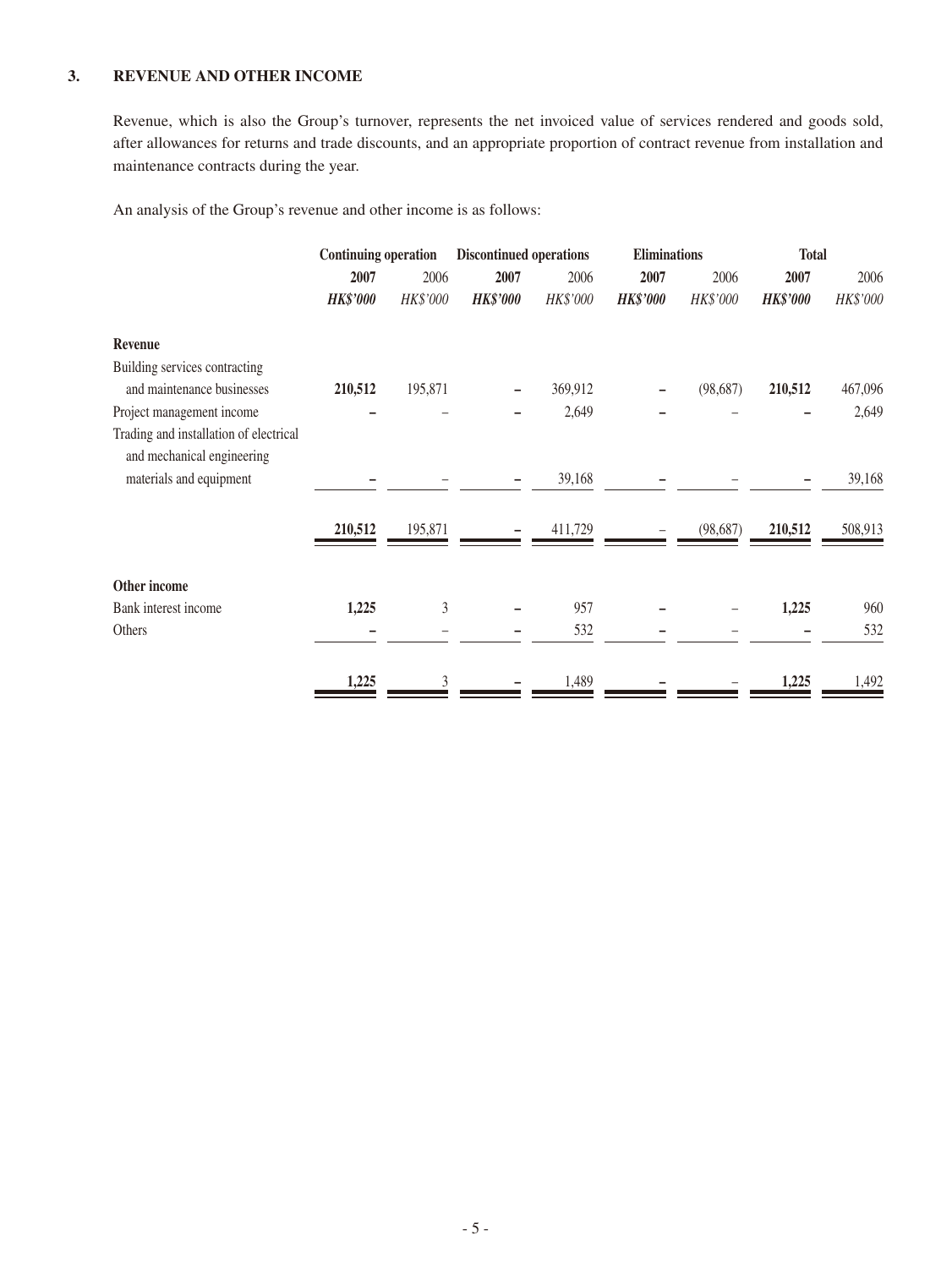#### **4. LOSS BEFORE TAX**

The Group's loss before tax is arrived at after charging/(crediting):

|                 |              |                                             |                           | <b>Eliminations</b>                                             |           | <b>Total</b>    |              |
|-----------------|--------------|---------------------------------------------|---------------------------|-----------------------------------------------------------------|-----------|-----------------|--------------|
| 2007            | 2006         | 2007                                        | 2006                      | 2007                                                            | 2006      | 2007            | 2006         |
| <b>HK\$'000</b> | HK\$'000     | <b>HK\$'000</b>                             | HK\$'000                  | <b>HK\$'000</b>                                                 | HK\$'000  | <b>HK\$'000</b> | HK\$'000     |
|                 |              |                                             | 395                       |                                                                 |           |                 | 395          |
| 194,103         | 174,355      |                                             | 387,935                   |                                                                 | (98, 687) | 194,103         | 463,603      |
| 194,103         | 174,355      |                                             | 388,330                   |                                                                 | (98, 687) | 194,103         | 463,998      |
| 236             | 496          |                                             | 552                       |                                                                 |           | 236             | 1,048        |
| 620             | 478          |                                             | 559                       |                                                                 |           | 620             | 1,037        |
|                 |              |                                             |                           |                                                                 |           |                 | 821          |
|                 |              |                                             |                           |                                                                 |           |                 |              |
| 27,646          | 30,918       |                                             | 20,268                    |                                                                 |           | 27,646          | 51,186       |
| 1,350           | 1,398        |                                             | 970                       |                                                                 |           | 1,350           | 2,368        |
|                 |              |                                             | (330)                     |                                                                 |           |                 | (393)        |
| 1,350           | 1,335        |                                             | 640                       |                                                                 |           | 1,350           | 1,975        |
| 28,996          | 32,253       |                                             | 20,908                    |                                                                 |           | 28,996          | 53,161       |
| (16, 275)       |              |                                             |                           |                                                                 |           | (16, 275)       | (16,910)     |
|                 |              |                                             |                           |                                                                 |           |                 |              |
| 12,721          | 15,343       |                                             | 20,908                    |                                                                 |           | 12,721          | 36,251       |
|                 | 2,818        |                                             |                           |                                                                 |           |                 | 2,818        |
|                 |              |                                             |                           |                                                                 |           |                 |              |
|                 |              |                                             |                           |                                                                 |           |                 | 3,125        |
| 255             |              |                                             |                           |                                                                 |           | 255             |              |
| 255             |              |                                             |                           |                                                                 |           | 255             |              |
|                 |              |                                             |                           |                                                                 |           |                 | 2,160        |
|                 |              |                                             |                           |                                                                 |           |                 |              |
|                 |              |                                             |                           |                                                                 |           |                 | (50)         |
|                 |              |                                             |                           |                                                                 |           |                 |              |
|                 |              |                                             | $\sqrt{2}$                |                                                                 |           |                 | (693)        |
| 2,517           | 404          |                                             | 4,138                     |                                                                 |           | 2,517           | 4,542        |
|                 | 561<br>2,007 | <b>Continuing operation</b><br>326<br>1,099 | (63)<br>(16,910)<br>(695) | <b>Discontinued operations</b><br>495<br>2,026<br>2,160<br>(50) |           |                 | 561<br>2,007 |

\* As 31 March 2007, the Group had no forfeited contributions available to reduce its contributions to the pension schemes in future years (2006: Nil).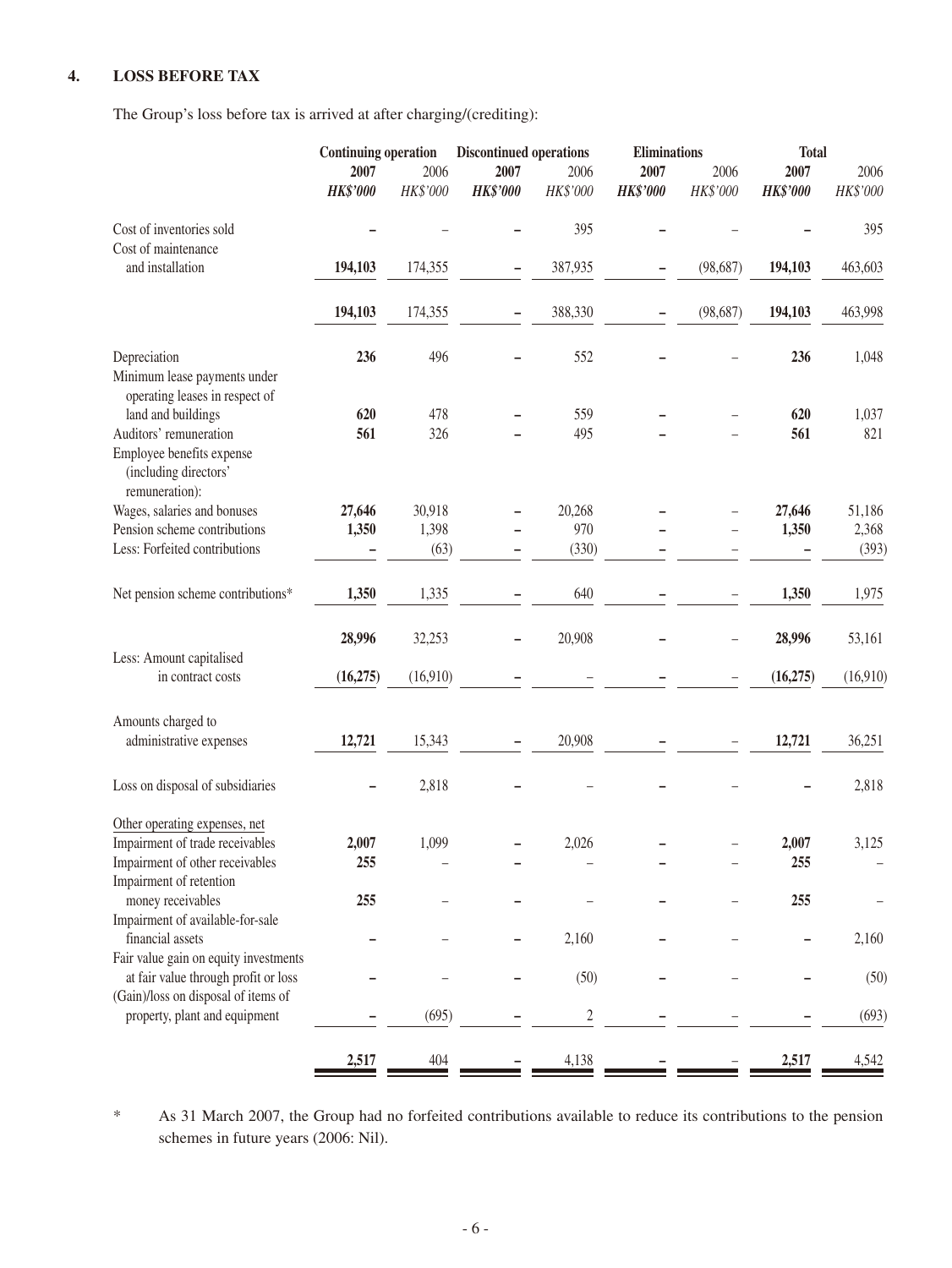#### **5. FINANCE COSTS**

|                                                       | <b>Continuing operation</b> |                 |                 | <b>Discontinued operations</b> | <b>Total</b>    |          |  |
|-------------------------------------------------------|-----------------------------|-----------------|-----------------|--------------------------------|-----------------|----------|--|
|                                                       | 2007                        | 2006            | 2007            | 2006                           | 2007            | 2006     |  |
|                                                       | <b>HK\$'000</b>             | <b>HK\$'000</b> | <b>HK\$'000</b> | <b>HK\$'000</b>                | <b>HK\$'000</b> | HK\$'000 |  |
| Interest on bank loans, overdrafts                    |                             |                 |                 |                                |                 |          |  |
| and other loans wholly repayable<br>within five years | 92                          | 1,216           |                 | 450                            | 92              | 1,666    |  |
| Interest on an amount due to                          |                             |                 |                 |                                |                 |          |  |
| a related company                                     | 83                          |                 |                 |                                | 83              |          |  |
|                                                       | 175                         | 1,216           |                 | 450                            | 175             | 1,666    |  |

No interest was capitalised by the Group in the current or prior years.

#### **6. TAX**

The Company is exempt from tax in Bermuda until 2016. Hong Kong profits tax has been provided at the rate of 17.5% (2006: 17.5%) on the estimated assessable profits arising in Hong Kong during the year.

|                               | <b>Continuing operation</b> |          |                 | <b>Discontinued operations</b> | <b>Total</b>    |          |  |
|-------------------------------|-----------------------------|----------|-----------------|--------------------------------|-----------------|----------|--|
|                               | 2007                        | 2006     | 2007            | 2006                           | 2007            | 2006     |  |
|                               | <b>HK\$'000</b>             | HK\$'000 | <b>HK\$'000</b> | HK\$'000                       | <b>HK\$'000</b> | HK\$'000 |  |
| Group:                        |                             |          |                 |                                |                 |          |  |
| Current – Hong Kong           |                             |          |                 |                                |                 |          |  |
| Charge for the year           | 56                          | 114      |                 | 53                             | 56              | 167      |  |
| Overprovision in prior years  | (20)                        |          |                 |                                | (20)            |          |  |
| Total tax charge for the year | 36                          | 114      |                 | 53                             | 36              | 167      |  |

A reconciliation of the tax credit applicable to loss before tax using the statutory rate in Hong Kong to the tax expense for the year is as follows: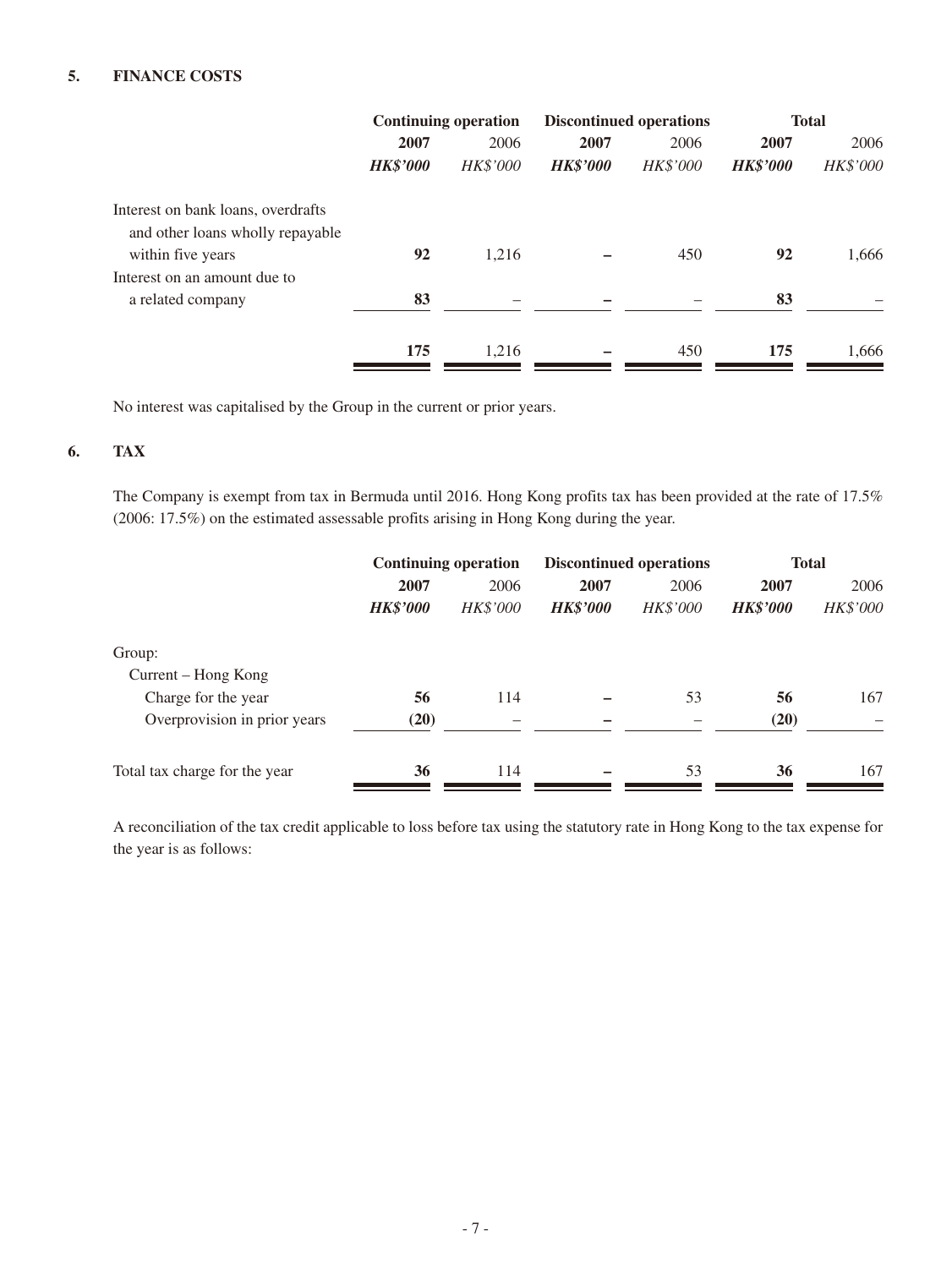|                                                               | Group           |           |  |
|---------------------------------------------------------------|-----------------|-----------|--|
|                                                               | 2007            | 2006      |  |
|                                                               | <b>HK\$'000</b> | HK\$'000  |  |
| Loss before tax (including loss from discontinued operations) | (2,690)         | (11, 156) |  |
| Tax at the statutory tax rate of $17.5\%$ (2006: $17.5\%$ )   | (471)           | (1,952)   |  |
| Adjustments in respect of current tax of previous years       | (20)            |           |  |
| Income not subject to tax                                     | (214)           | (122)     |  |
| Expenses not deductible for tax                               | 407             | 1,510     |  |
| Tax losses utilised from previous years                       | (76)            | (1,009)   |  |
| Tax losses not recognised                                     | 430             | 1,677     |  |
| Others                                                        | (20)            | 63        |  |
| Tax expense for the year                                      | 36              | 167       |  |
| Tax charge attributable to discontinued operations            |                 | (53)      |  |
| Tax charge attributable to a continuing operation reported    |                 |           |  |
| in the consolidated income statement                          | 36              | 114       |  |

#### **7. LOSS PER SHARE ATTRIBUTABLE TO EQUITY HOLDERS OF THE PARENT**

The calculation of loss per share amounts is based on the net loss for the year attributable to equity holders of the parent, and the weighted average number of ordinary shares in issue during the year.

The calculations of basic loss per share are based on:

|                                                            | Group                   |             |  |
|------------------------------------------------------------|-------------------------|-------------|--|
|                                                            | 2007                    | 2006        |  |
|                                                            | <b>HK\$'000</b>         | HK\$'000    |  |
| Loss                                                       |                         |             |  |
| Loss attributable to equity holders of the parent          |                         |             |  |
| From a continuing operation                                | 2,508                   | 3,057       |  |
| From discontinued operations                               |                         | 8,045       |  |
|                                                            | 2,508                   | 11,102      |  |
|                                                            | <b>Number of shares</b> |             |  |
|                                                            | 2007                    | 2006        |  |
| <b>Shares</b>                                              |                         |             |  |
| Weighted average number of shares in issue during the year |                         |             |  |
| used in the basic loss per share calculation               | 115,930,400             | 115,930,400 |  |

Diluted loss per share amounts for the years ended 31 March 2007 and 2006 have not been presented as no diluting events existed during either year.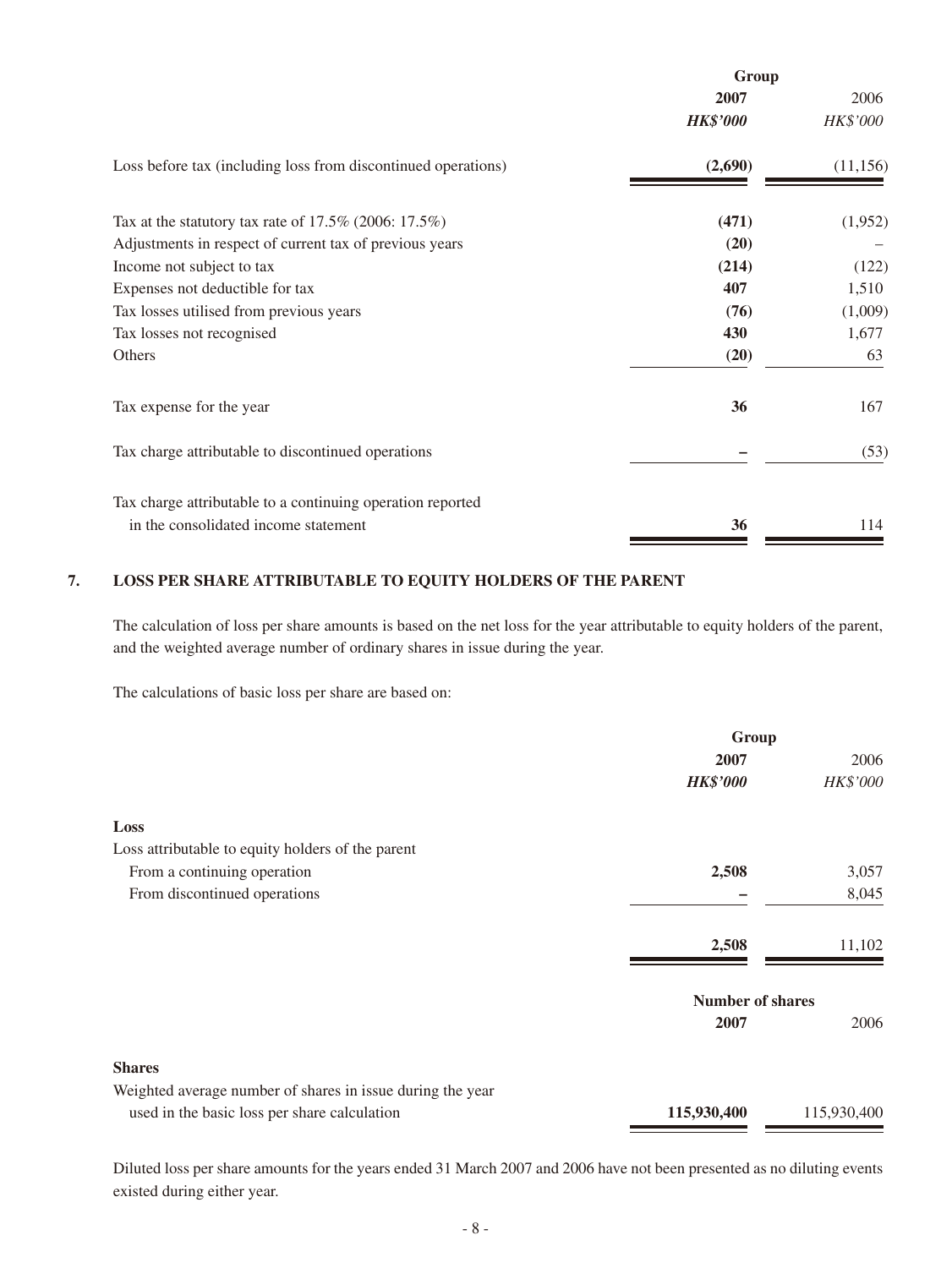#### **8. TRADE AND OTHER RECEIVABLES**

|                   | Group           |          |
|-------------------|-----------------|----------|
|                   | 2007            | 2006     |
|                   | <b>HK\$'000</b> | HK\$'000 |
| Trade receivables | 32,986          | 28,590   |
| Other receivables | 22,371          | 26,863   |
|                   | 55,357          | 55,453   |

The Group grants to its trade customers credit periods normally ranging from cash on delivery to 60 days. A longer credit period is granted to a few customers with long business relationships with the Group and with strong financial positions. The Group seeks to maintain strict control over its outstanding receivables to minimise credit risk. Overdue balances are reviewed regularly by senior management. In view of the aforementioned and the fact that the Group's trade receivables relate to a large number of diversified customers, there is no significant concentration of credit risk. Trade receivables are non-interest-bearing.

An aged analysis of the trade receivables as at the balance sheet date, based on the invoice date and net of impairment of trade receivables, is as follows:

|               | Group           |          |
|---------------|-----------------|----------|
|               | 2007            | 2006     |
|               | <b>HK\$'000</b> | HK\$'000 |
| 0 to 30 days  | 10,385          | 11,450   |
| 31 to 60 days | 3,630           | 3,905    |
| 61 to 90 days | 2,659           | 3,841    |
| Over 90 days  | 16,312          | 9,394    |
|               | 32,986          | 28,590   |

#### **9. TRADE PAYABLES**

An aged analysis of the trade payables as at the balance sheet date, based on the invoice date, is as follows:

|               | Group           |          |
|---------------|-----------------|----------|
|               | 2007            | 2006     |
|               | <b>HK\$'000</b> | HK\$'000 |
| 0 to 30 days  | 5,742           | 6,474    |
| 31 to 60 days | 368             | 2,703    |
| Over 60 days  | 11,231          | 12,102   |
|               | 17,341          | 21,279   |

The trade payables are non-interest-bearing and are normally settled on 60-day terms.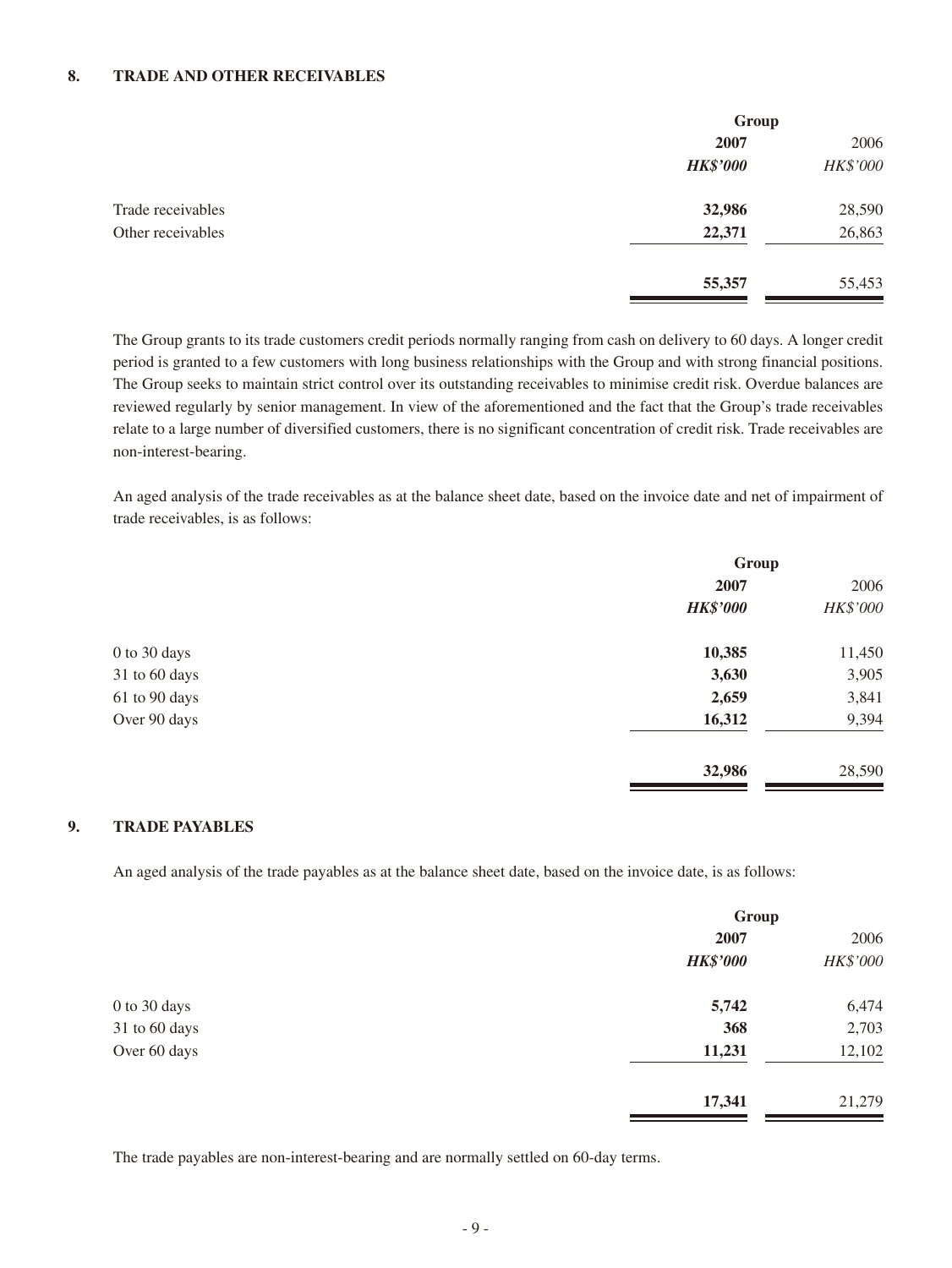### **MANAGEMENT DISCUSSION AND ANALYSIS**

### **BUSINESS REVIEW**

The Group recorded turnover of HK\$210.5 million for the year ended 31 March 2007 (2006: HK\$195.9 million) and loss for the year of HK\$2.7 million (2006: HK\$11.3 million comprising of HK\$2.9 million from a continuing operation and HK\$8.4 million from discontinued operations).

In March 2006, the Group disposed of Shun Cheong Investments Limited and its subsidiaries engaging in building related contracting services for both the public and private sectors (the "Contracting Group"). For the purposes of disclosure in the financial statements, the businesses of the Contracting Group were regarded as discontinued operations. After the disposal, the business operations of the Group were basically building related maintenance services (the "Maintenance Services").

The loss for the year was mainly attributable to the decrease in gross profit where higher subcontracting charges and material costs were incurred. On the other hand, the Group's staff costs reduced by HK\$3 million as a result of the reduction of staff in the last quarter of 2005/06. The interest expenses were also reduced by HK\$1 million followed the decrease in interest-bearing borrowings. Such decreases in expenses were partly off-set by the increase in impairment loss of trade debts of HK\$1.5 million.

### **business prospects**

With the tighter labour market, the volatility of metal prices, the weakness of the US dollars and the appreciation of Renminbi, there will be pressure in further increase of costs of business. However, tender prices are not increased in pace with the increase in costs due to keen competition in the market and so the profit margin deriving from the current activities of the Group would be eroded. While the Group intends to carry on the existing building related maintenance services business, the Board is currently conducting a review of the financial position and operations of the Group with a view to determining the future strategy of the Group's business activities.

The rise of the China market has created many opportunities to investors. The performance of the Chinese economy was exceptional in 2006 and will remain strong in 2007 and 2008 as anticipated by general market analysts. Driven by the real estate and heavy industries, the Chinese economy will continue to grow at an annual average rate of seven to eight percent in the coming 10 years. In view of the current market circumstance and the general global trend, the Group's future expansion plan will therefore aim at exploring business opportunities in Mainland China. At present, the Group keeps a close eye on any possible potential projects but yet no suitable investment opportunities have been identified at the moment.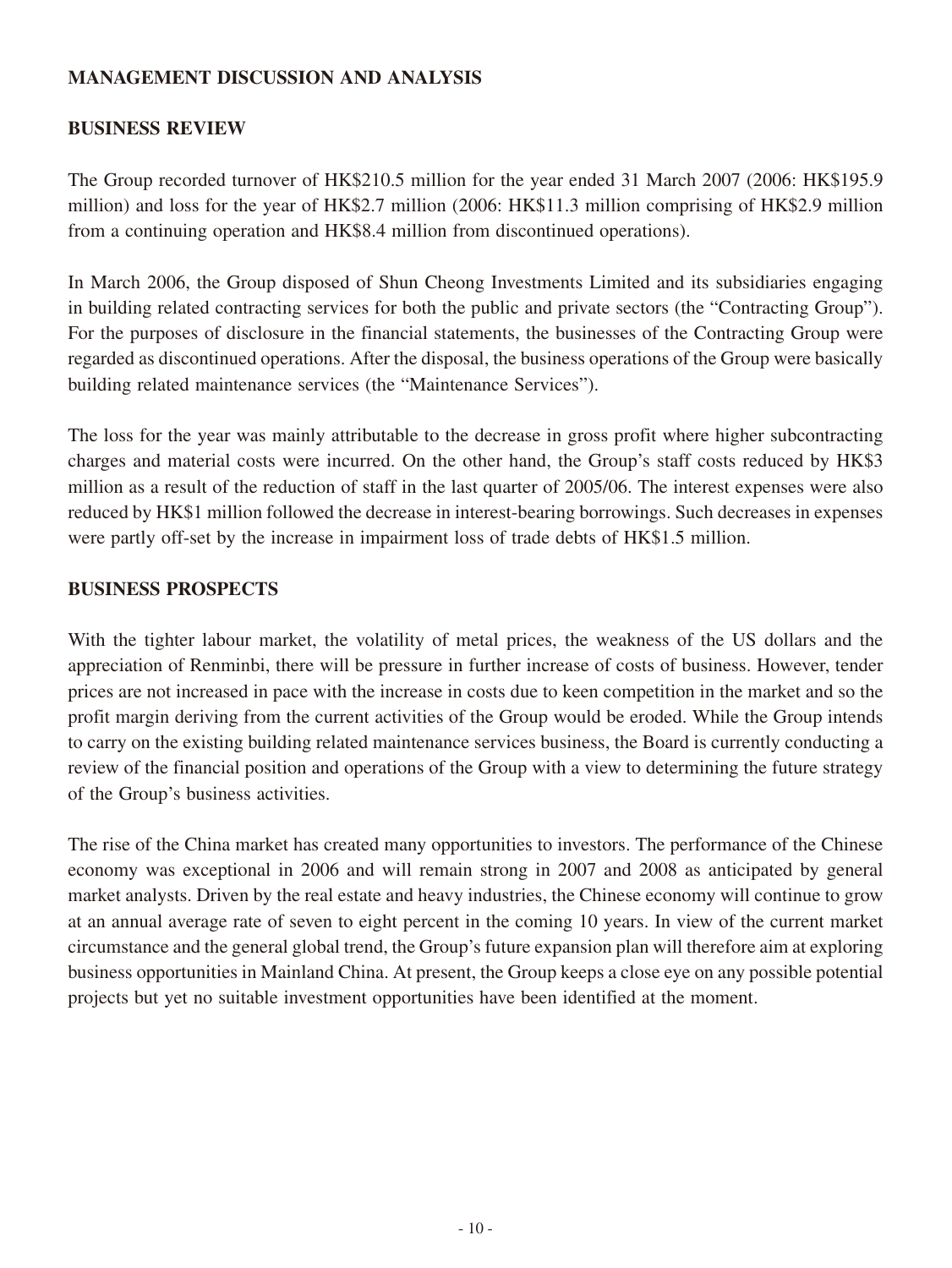### **Post balance sheet events**

On 5 June 2007, the Company made an announcement of the proposal to raise approximately HK\$23 million, before expenses, by issuing 57,965,200 offer shares by way of an open offer to the qualifying shareholders at the subscription price of HK\$0.40 per offer share on the basis of one offer share for every two existing shares held on the record date. It was then announced on 27 June 2007 that the open offer would be postponed to a date after the publication of the announcement of the Company's annual results for the year ended 31 March 2007 on 13 July 2007. An announcement relating to the new timetable of the open offer will be issued by the Company once finalised. As at the date of approval of these financial statements, the new timetable has not been finalised yet.

### **FINANCIAL REVIEW**

#### **Liquidity and financial resources**

The Group's cash and bank balances are mostly in Hong Kong dollars. As at 31 March 2007, the Group had unpledged cash and bank deposit balances of approximately HK\$33.3 million (2006: HK\$37.1 million). As at 31 March 2007, the Group had no outstanding bank borrowings (2006: Nil). The gearing ratio, which represented the total bank borrowings to the equity attributable to equity holders of the parent, was nil (2006: Nil). As the Group's transactions are mostly settled in Hong Kong dollars, the use of financial instruments for hedging purposes is not considered necessary.

#### **Treasury and funding policy**

The assets and liabilities of the Group are mainly denominated in Hong Kong dollars. Accordingly, the Group has minimal exposure to foreign exchange fluctuation. However, the Group will closely monitor the overall currency and interest rate exposures. When considered appropriate, the Group will hedge against currency exposure as well as interest rate exposure.

#### **Pledge of assets**

The Group did not have any pledged assets as at 31 March 2007 (2006: Nil) to secure general banking facilities.

#### **Contingent Liabilities**

(a) As at 31 March 2006, the Group had contingent liabilities of approximately HK\$39,442,000 (2007: Nil) in respect of corporate guarantees provided by the Company to banks for general banking facilities granted to certain former subsidiaries of the Company to the extent of banking facilities utilised. Pursuant to the Deed of Indemnity, Chinney Alliance Group Limited ("CAG") guarantees and indemnifies unconditionally and irrevocably all liabilities and obligations of the Company under such corporate guarantees.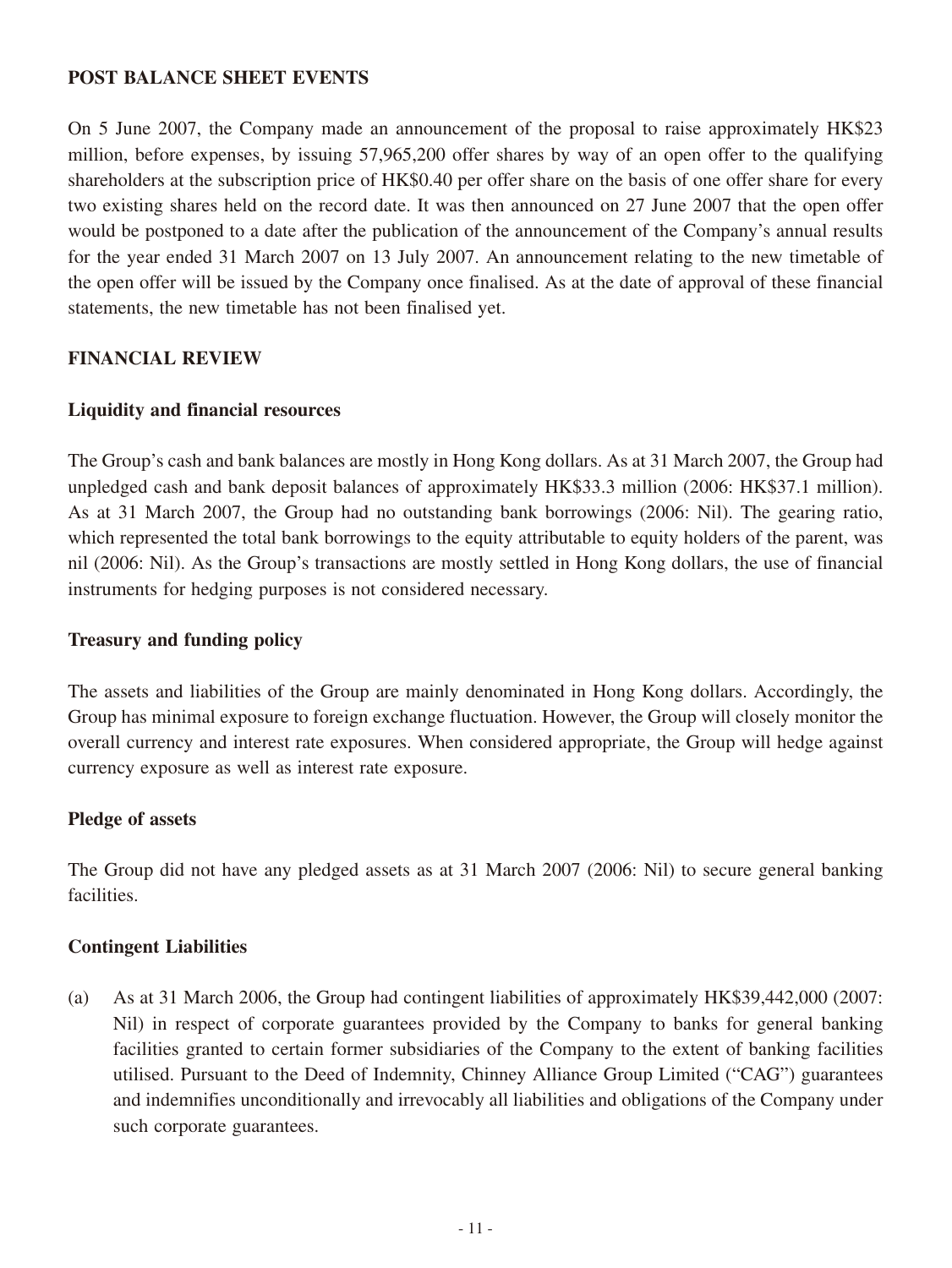During the current year, the above corporate guarantees provided by the Company were released and replaced by corporate guarantees provided by CAG.

(b) The Company provided certain representation, warranties and undertakings to Chinney Alliance Trading (BVI) Limited ("CAT") under the Disposal Agreement in respect of the Disposal (the "Warranties"). CAT may claim the Company for breach of any of the Warranties up to a maximum amount of HK\$10,000,000 until 31 March 2007, being 12 months from the completion of the Disposal Agreement. Up to the date of the approval of these financial statements, the Company did not receive any claims from CAT in respect of the Warranties.

Save as disclosed above, the Company and the Group had no significant contingent liabilities as at 31 March 2007 and 31 March 2006.

### **Employees and remuneration policy**

The Group employed approximately 132 employees as at 31 March 2007 (2006: 150). Remuneration is determined by reference to market terms and the qualifications and experience of the staff concerned. Salaries are reviewed annually depending on individual merits. The Group also provides other benefits including retirement benefits scheme, medical insurance and educational subsidies to all eligible staff.

# **FINAL DIVIDEND**

The directors do not recommend the payment of any dividend in respect of the year (2006: Nil).

# **Purchase, sale or redemption of the Company's listed shares**

Neither the Company nor any of its subsidiaries purchased, redeemed or sold any of the Company's listed shares during the year.

### **CORPORATE GOVERNANCE**

### **Compliance with the Code on Corporate Governance Practices**

In the opinion of the directors, the Company has complied with the applicable code provisions of the Code on Corporate Governance Practices (the "CG Code"), as set out in Appendix 14 of the Listing Rules throughout the year ended 31 March 2007, except that:

1. CG Code provision A.1.1 stipulates that the Board should meet regularly and board meeting should be held at least four times a year at approximately quarterly intervals. During the year, six board meetings were held to review and discuss the annual and interim results together with all corporate transactions happened during the year. Although the board meetings held during the year were not convened on a quarterly basis, the directors considered that sufficient meetings had been held to cover all aspects of the Company's business.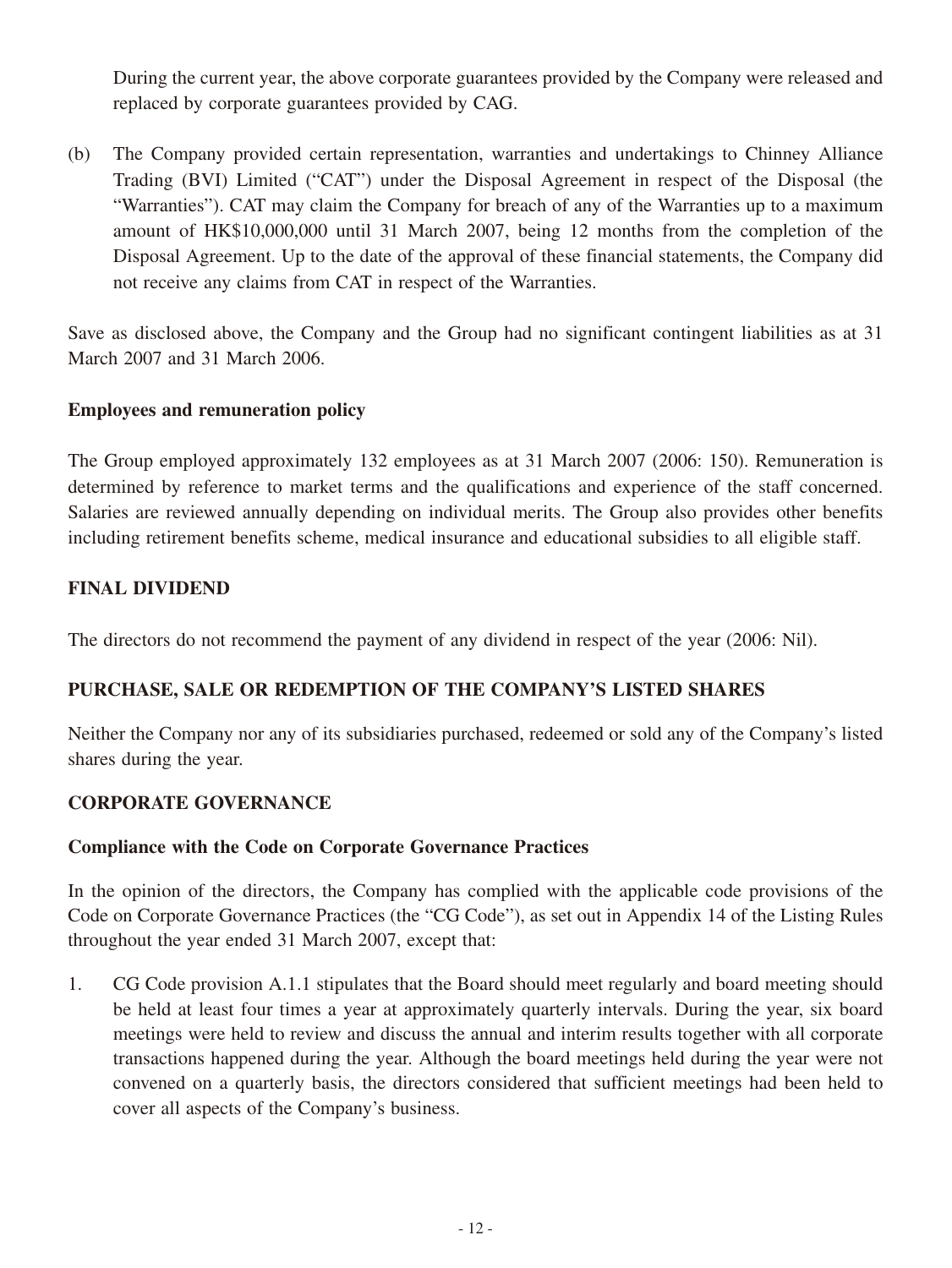- 2. CG Code provision A.2.1 stipulates that the roles of chairman and chief executive officer should be separate and should not be performed by the same individual. The Company has not appointed a chief executive officer and Ms. Cao Jing, Executive Chairman of the Company is responsible for the management of the Board. In view of the size of the Group, it is considered unnecessary to appoint a chief executive officer of the Company.
- 3. CG Code provision A.4.1 stipulates that non-executive directors should be appointed for a specific term and subject to re-election. All the existing non-executive directors of the Company do not have a specific term of appointment but are subject to retirement by rotation and re-election at the annual general meeting in accordance with the Bye-laws of the Company. As such, the Board considers that sufficient measures have been taken to ensure that the Company's corporate governance practices are no less exacting than those in the CG Code.
- 4. CG Code provision A.4.2 stipulates that every director, including those appointed for a specific term, should be subject to retirement by rotation at least once every three years. The Board will ensure the retirement of each director, other than those hold office as Executive Chairman or Managing Director, by rotation at least once every three years in order to comply with the CG Code. The Board presently considered that the continuity of office of the Executive Chairman or Managing Director provides the Group a strong and consistent leadership and is of great importance to the smooth operations of the Group.
- 5. CG Code provision B.1.3 stipulates that the terms of reference of the Remuneration Committee should include, as a minimum, those specific duties as set out in the CG Code provisions. The Company has adopted the terms of reference for the Company's Remuneration Committee on 21 December 2005, which was subsequently amended. Pursuant to the terms of reference for the Remuneration Committee, it is stipulated that the Remuneration Committee has the duty to "review" as opposed to "determine" the specific remuneration packages of executive directors and senior management.

The remuneration of the executive directors and senior management of the Company is reviewed by the Remuneration Committee and recommended to the Board and the Chairman of the Board respectively for determination, taking into account of market pay and individual performance. In the opinion of the directors, the current practice serves the same purpose as laid down by the CG Code.

The Company had only two independent non-executive directors after the resignation of Dr. Chan Chok Ki on 2 May 2006. On 29 July 2006, Professor Ye Jianping was appointed as an independent non-executive director. The replacement complied with Rule 3.10(1) and Rule 3.11 of the Listing Rules which require that every board of directors of a listed issuer must include at least three independent non-executive directors, and that the Board shall appoint a sufficient number of independent non-executive directors within three months from the effective date of the resignation of Dr. Chan Chok Ki of 2 May 2006 to meet the minimum number required.